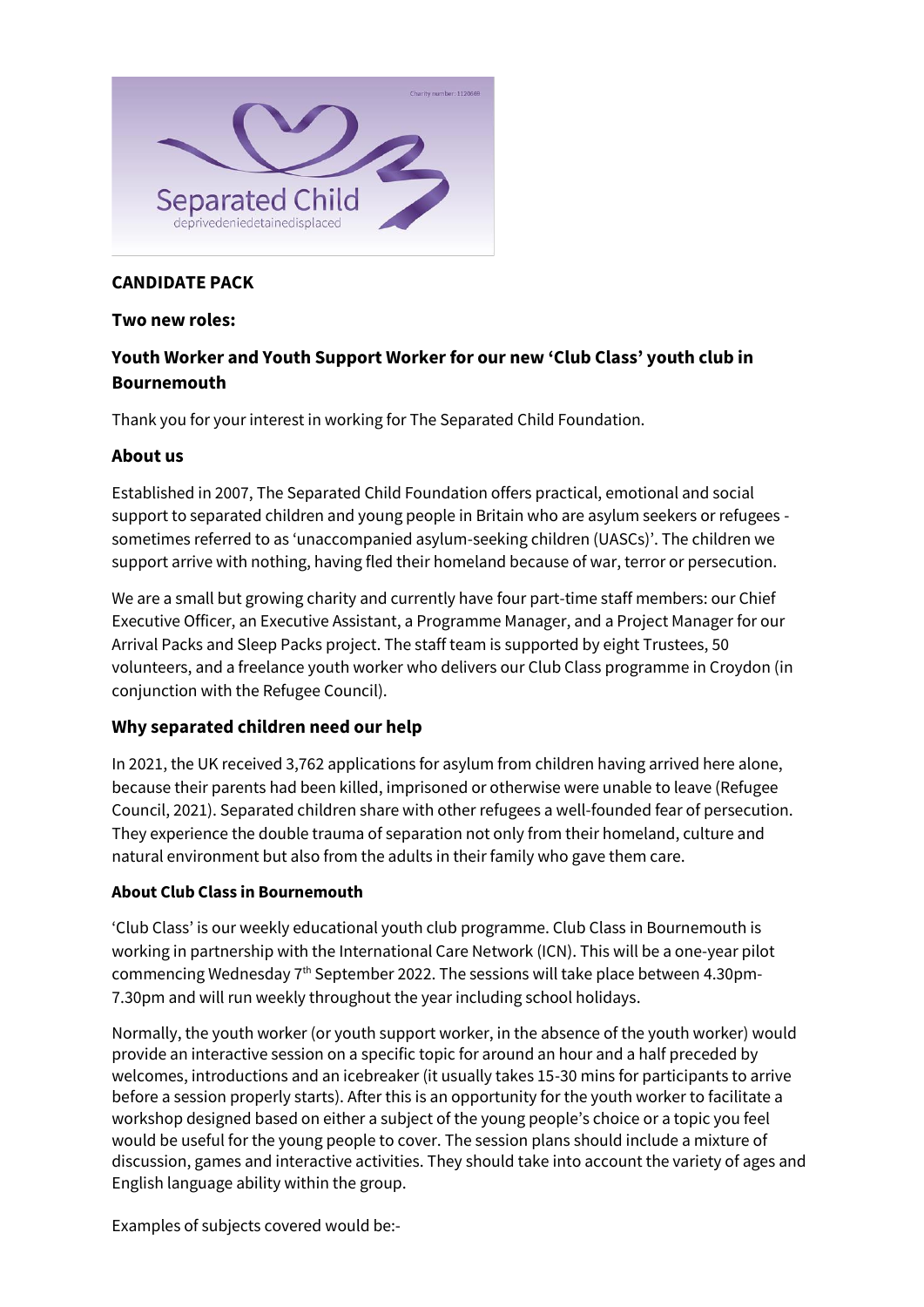- Cultural orientation including introduction to life in the UK
- Healthy relationships
- Drug and alcohol awareness
- Anti-social behaviour and youth crime
- Internet safety
- Self-esteem
- Work experience and volunteering

### **About these roles**

#### **Youth worker**

The youth worker will plan, deliver and facilitate educational and cultural Club Class activities to separated children (16-25 years old). Although you will prepare and deliver the materials, the session will be supported by our youth support worker plus one support worker from ICN and one staff member from Bournemouth, Christchurch, Poole LA (BCP).

#### **Youth support worker**

The youth support worker will attend sessions to support the youth worker and will also cover sessions when the youth worker is away.

Both roles are offered on a self-employed basis.

#### **Equal Opportunities**

The Separated Child Foundation is proud to be an equal opportunity employer and strives to be a diverse and inclusive workplace where we can ALL be ourselves. In recruiting we welcome the unique contributions that you can bring to this role in terms of your education, culture, ethnicity, race, sex, gender identity and expression, nation of origin, age, colour, religion, disability, sexual orientation and beliefs. We particularly encourage applications from people from refugee and asylum-seeking backgrounds including former separated children.

#### **How to apply for either role**

The job descriptions and person specifications are on the following pages. To apply for either of these roles, please email your CV, a supporting statement addressing the relevant personal specification and two referees to [hannah.williams@separatedchild.org](mailto:hannah.williams@separatedchild.org)

If you are applying for the youth worker position and your application is not successful, please indicate in your application if you would be interested in being considered for the youth support worker role.

The deadline for applications is 9am on Monday 25<sup>th</sup> July.

Interviews will take place in the first two weeks of August.

To arrange an informal discussion about either of the roles, please contact [hannah.williams@separatedchild.org](mailto:hannah.williams@separatedchild.org)

**Please note that as a small charity we do not have the resources to contact unsuccessful applicants.**

#### **ROLE DESCRIPTIONS ON FOLLOWING PAGES**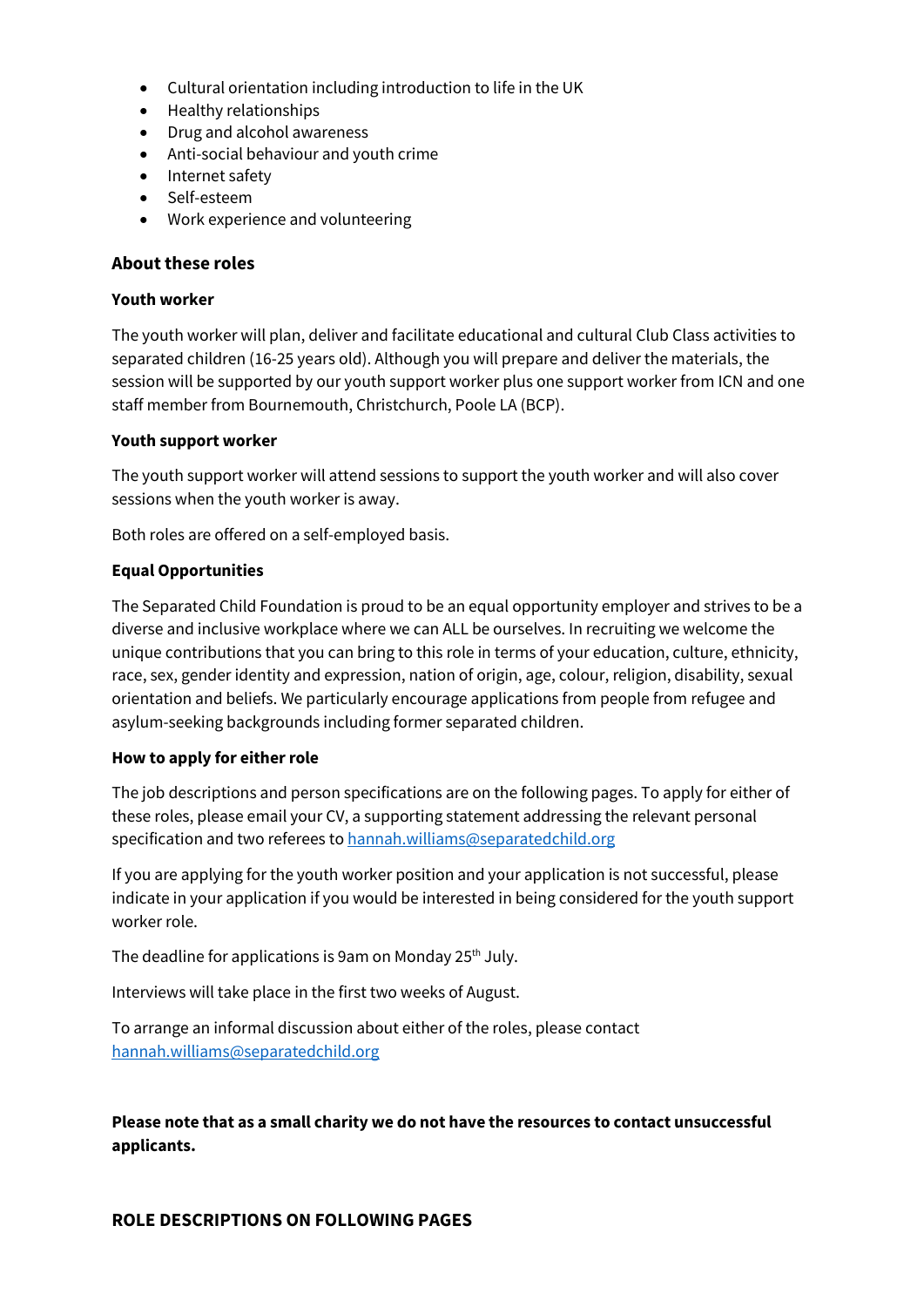

### **ROLE DESCRIPTION – YOUTH WORKER**

**Role:** Youth Worker – Club Class in Bournemouth

**Salary:** £20 per hour (sessions are on a Wednesday 4.30pm to 7.30pm) throughout the year

**Hours:** Six hours a week (three hours on a Wednesday and three hours a week for planning/prep/meetings)

**Contract:** Self-employed

**Location:** Club Class sessions will be held at the new 333 Centre in Bournemouth

**Reports to:** Programme Manager

#### **Main purpose of the role**

The youth worker will plan, deliver and facilitate educational and cultural activities to separated children (16-25 years old) in the context of an educational youth club held weekly in partnership with the ICN in Bournemouth (commencing  $7<sup>th</sup>$  September 2022). Although you will prepare and deliver the materials, the session will be supported by our youth support worker plus one support worker from ICN and one staff member from Bournemouth, Christchurch, Poole LA (BCP).

#### **Role Description**

#### **Main duties:**

- Research, plan and devise educational activities/classes for the weekly Club Class
- Deliver and facilitate the weekly Club Class with the support of our youth support worker, the ICN support worker and BCP staff member
- Source outside facilitators on occasion (on a voluntary basis) to deliver specialist sessions or fun activities
- Ensure participants have an opportunity to input into future themes to be covered
- Provide emotional support to the group and individual young people when required
- Ensure the highest level of safeguarding for the young people attending
- Evaluate Club Class with participants to ensure the sessions are useful and pertinent and make improvements as required
- Work with programme manager on monitoring and evaluation of the Club Class,
- Gather feedback (anonymised where necessary) from participants on the sessions to populate social media, support funding bids and include in programme management reporting
- Provide line manager with regular feedback on the sessions and future plans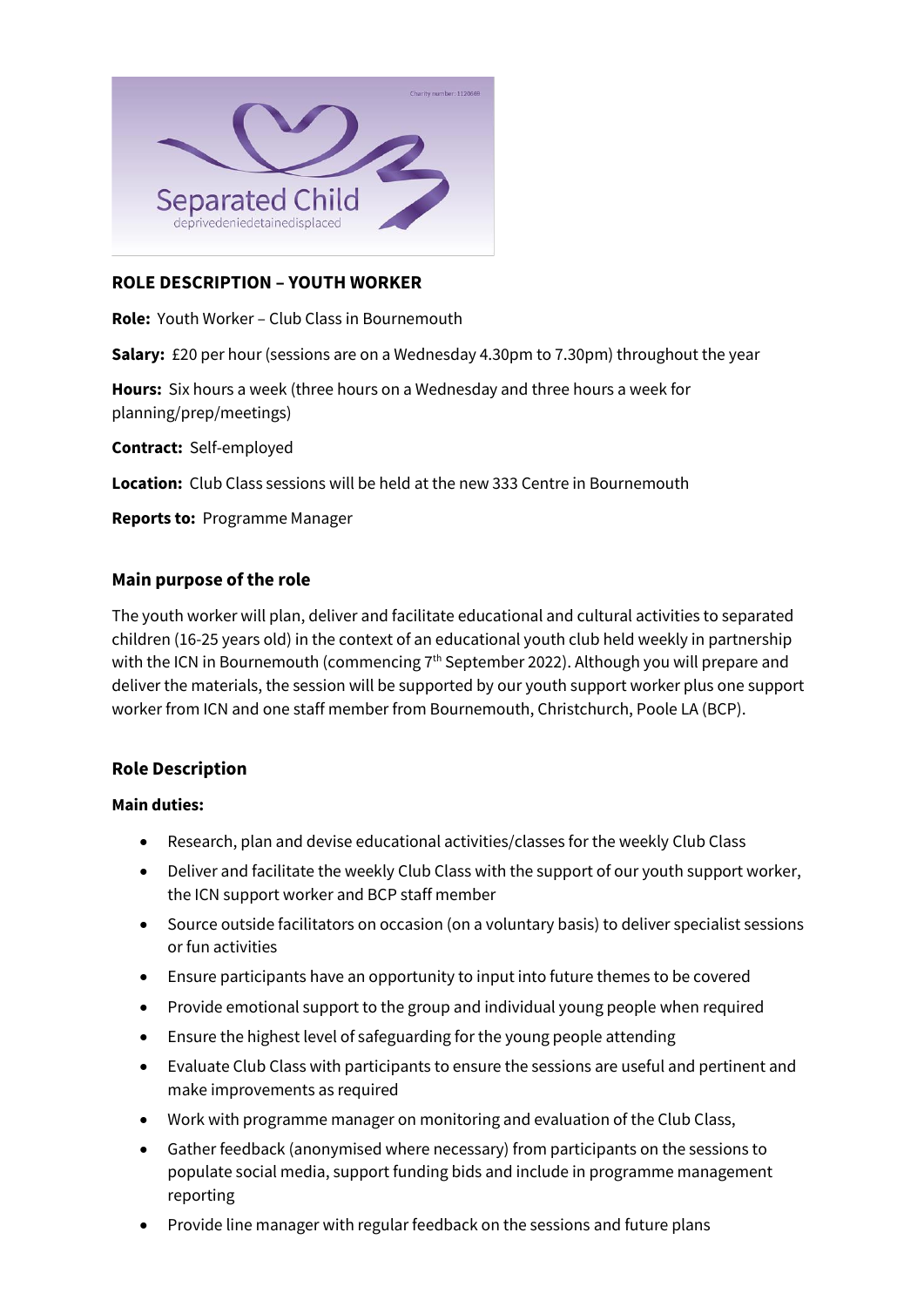# **Person Specification**

### **Essential**

Experience in planning youth-focused interactive workshops

Experience of teaching/coaching young people using interactive techniques

Experience of working with or supporting young people, preferably separated asylum seeking and refugee children

Awareness of the needs of young people, preferably separated asylum seeking and refugee children

Awareness of safeguarding and child protection principles and practice

Self-confidence and the ability to approach and talk to young people

Experience of working with different languages, cultures and/or social backgrounds

A competence in use of basic IT skills such as use of PowerPoint

Good organisation skills, particularly related to youth work

A commitment to the work and values of The Separated Child Foundation

An understanding and commitment to equal opportunities in practice

Effective communication skills, and a good level, and understanding of spoken and written English

Teaching qualification or Youth Work qualification

An understanding of the need to provide a quality service without becoming over-involved with individual clients

Effective team player, able to work collaboratively with and quickly develop and maintain a strong relationship with the existing partner delivery team

An understanding of confidentiality, impartiality and non-directive approach when working with clients

Must consent to and provide all relevant documentation for an enhanced disclosure by the DBS

# **Successful applicants will be expected to:**

- 1. Adhere to the principles of confidentiality, for example not discussing client details out in the public domain including your own home environment
- 2. Adhere to the principles of equal opportunities, for example by providing appropriate, sensitive and impartial services and being accessible to all asylum seeking and refugee young people, regardless of their personal circumstances and identity
- 3. Adhere to clear boundaries, for example not to give out your telephone number; not to give any gifts however small or second hand they may be; and never lend, give or accept any money
- 4. Adhere to our Safeguarding and Child Protection policy and undertake online safeguarding training before facilitating sessions (arranged by The Separated Child Foundation)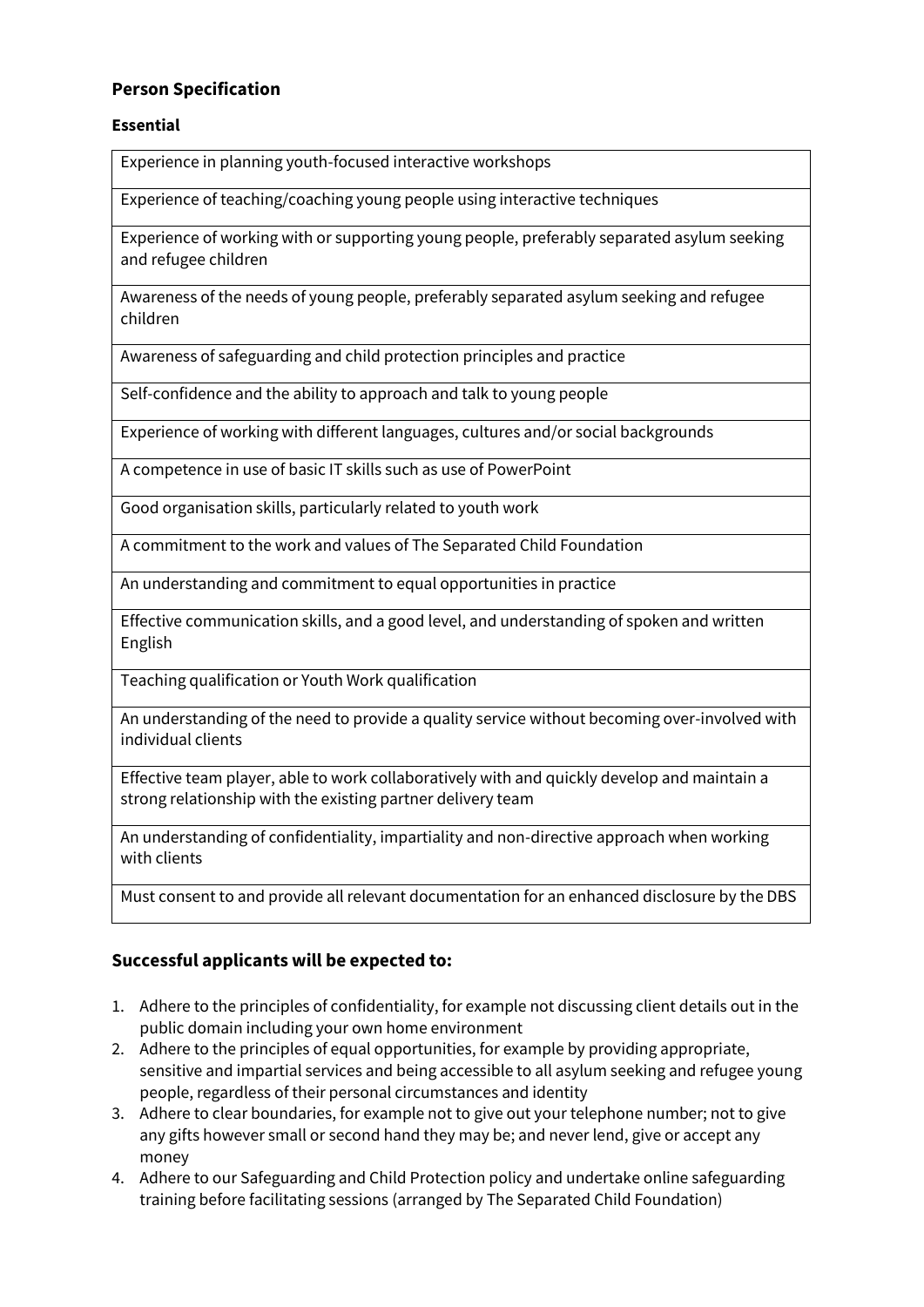

# **ROLE DESCRIPTION – YOUTH SUPPORT WORKER**

**Role:** Youth Support Worker – Club Class in Bournemouth

**Salary:** £15 per hour (sessions are on a Wednesday 4.30pm to 7.30pm) throughout the year, rising to £20 per hour when covering a session for the youth worker)

**Hours:** Three hours a week on a Wednesday 4.30pm to 7.30pm, rising to six hours a week when covering that week's session for the youth worker

**Contract:** Self-employed

**Location:** Club Class sessions will be held at the 333 Centre in Bournemouth

**Reports to:** Programme Manager with guidance from the Youth Worker

# **Main purpose of the role**

The youth support worker will help to facilitate educational and cultural activities to separated children (16-25 years old) in the context of an educational youth club held weekly in partnership with the ICN in Bournemouth (commencing 7<sup>th</sup> September 2022). Whilst the youth worker will prepare and deliver the materials, you will support the facilitation of the session alongside one support worker from ICN and one staff member from Bournemouth, Christchurch, Poole LA (BCP). In the absence of the youth worker, the youth support worker will be required to research, plan, prepare and deliver the session.

#### **Role Description**

#### **Main duties:**

- Support the youth worker in facilitating the weekly Club Class in Bournemouth
- Provide emotional support to the group and individual young people when required
- Ensure the highest level of safeguarding for the young people attending
- Research, plan and devise educational activities/classes for the weekly Club Class

In the absence of the youth worker, the youth support worker would also be required to research, plan, prepare and deliver sessions.